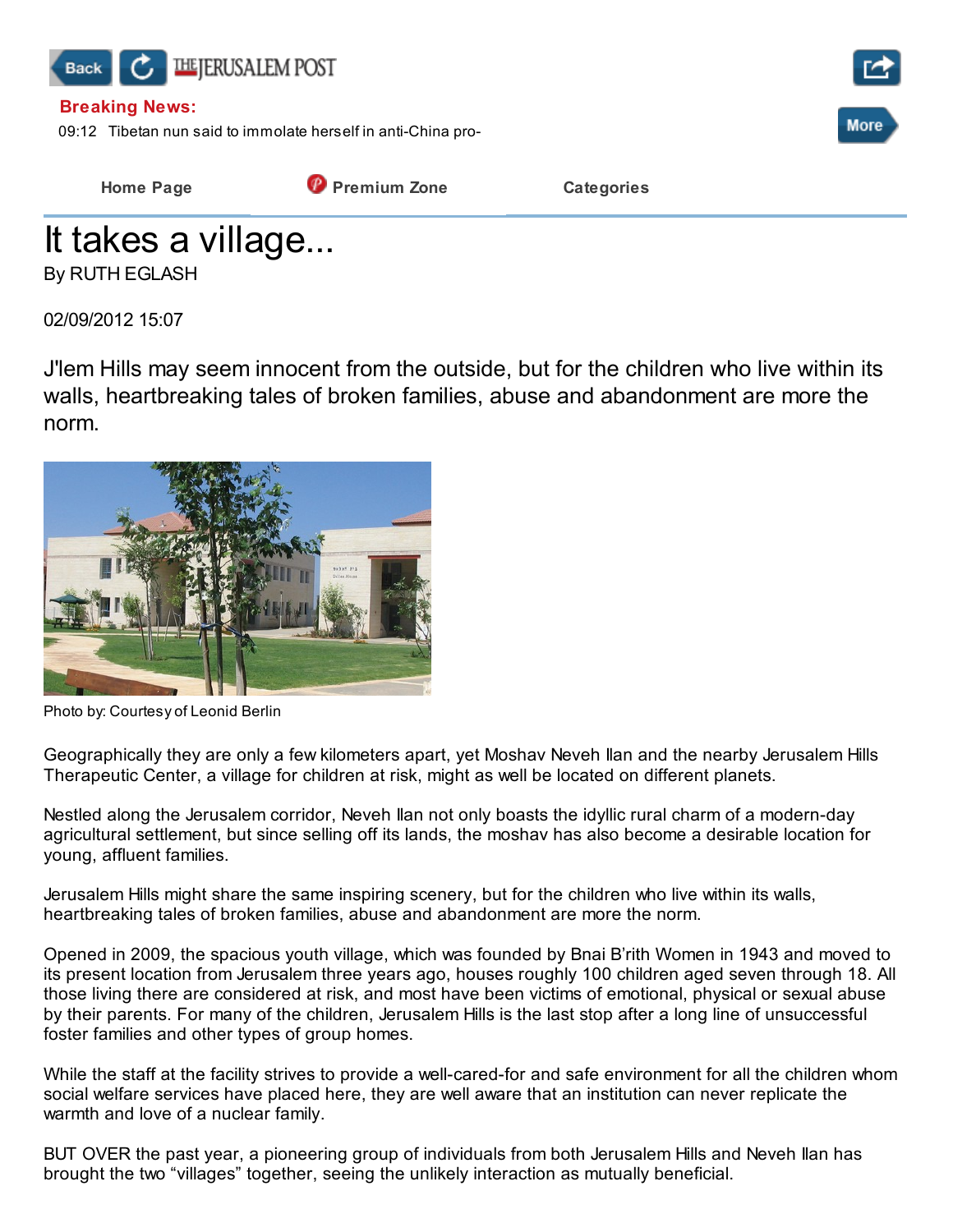"Jerusalem Hills opened on this site three years ago, and the connection with Neveh Ilan happened just over a year ago, when some people from the moshav were driving past and wanted to know more about what we do here," explains Shira Skolnick, the children's home spokeswoman.

After that initial introduction, she says, some Neveh Ilan residents wanted to find a way to help the children. Jerusalem Hills staff told them about the plight of a small group of children who almost never get to leave the facility. While the majority do return home to their families during Jewish holidays and at other times during the year, some have either no family to go to, or a family structure that is so fragmented they can never return home.

"There are about 20 children who stay with us 365 days a year. They have no homes to go to and no families to come and visit them," says Skolnick. "It is these children whom Neveh Ilan has adopted."

Although the children, for legal and emotional reasons, cannot be directly adopted or even have one-on-one interactions with Neveh Ilan residents, the moshav has collectively undertaken to adopt them.

Over the past year, since the relationship between the two villages started, moshav members have held several events aimed at bringing a small amount of happiness into these deprived children's lives.

"We have the power to make [a] change," says Armin Grunewald, manager of the Neve Ilan Hotel, which is part of the CHotels chain. "These children have no chance in life, but we can do what we can to make their lives sweet."

Grunewald, who was drawn into helping the children after the initial group of Neveh Ilan residents held an informational evening last year, says that corporate social responsibility or volunteering in the community is an integral part of the C-Hotels philosophy.

"I was looking for a way to get involved in the wider community, either donating food to a soup kitchen like many other hotels do, or something else," recalls the hotel manager, who previously ran a hotel in Eilat. "At first I was skeptical that we could actually work with the children's village, but suddenly everything came together.

"I know that we can't fix their entire world, but we can do what we can to help make their lives a little bit better," he adds.

Initially the hotel helped out over Passover by providing kosher meals to the children forced to stay behind, but after a while, the help extended beyond the basic baskets of food.

"I told the chef to add in a surprise each day – you know, a chocolate bar or an ice cream, so that the children could really feel they were getting a treat," says Grunewald, who continued his help throughout the summer, including inviting the children for a movie night and a day of fun that included use of the adjacent swimming pool.

"We are trying to find even more ways to help them," continues Grunewald, describing how the hotel is now providing work experience to one of the older boys, who expressed an interest in cooking.

"He comes on a regular basis to volunteer in our kitchen," he says. "It is fun for him, and he gets to learn skills that might be useful in the future. When he comes to us... it gives him a framework outside of the children's village."

The hotel manager says he is now looking for other ways to help, including tapping into the goodwill of hotel guests to raise funds for Jerusalem Hills.

"I hope to set up a system sometime this year where every hotel guest donates just a small amount of money – not too much for them, but it will really go a long way to helping out the kids in the village," he says.